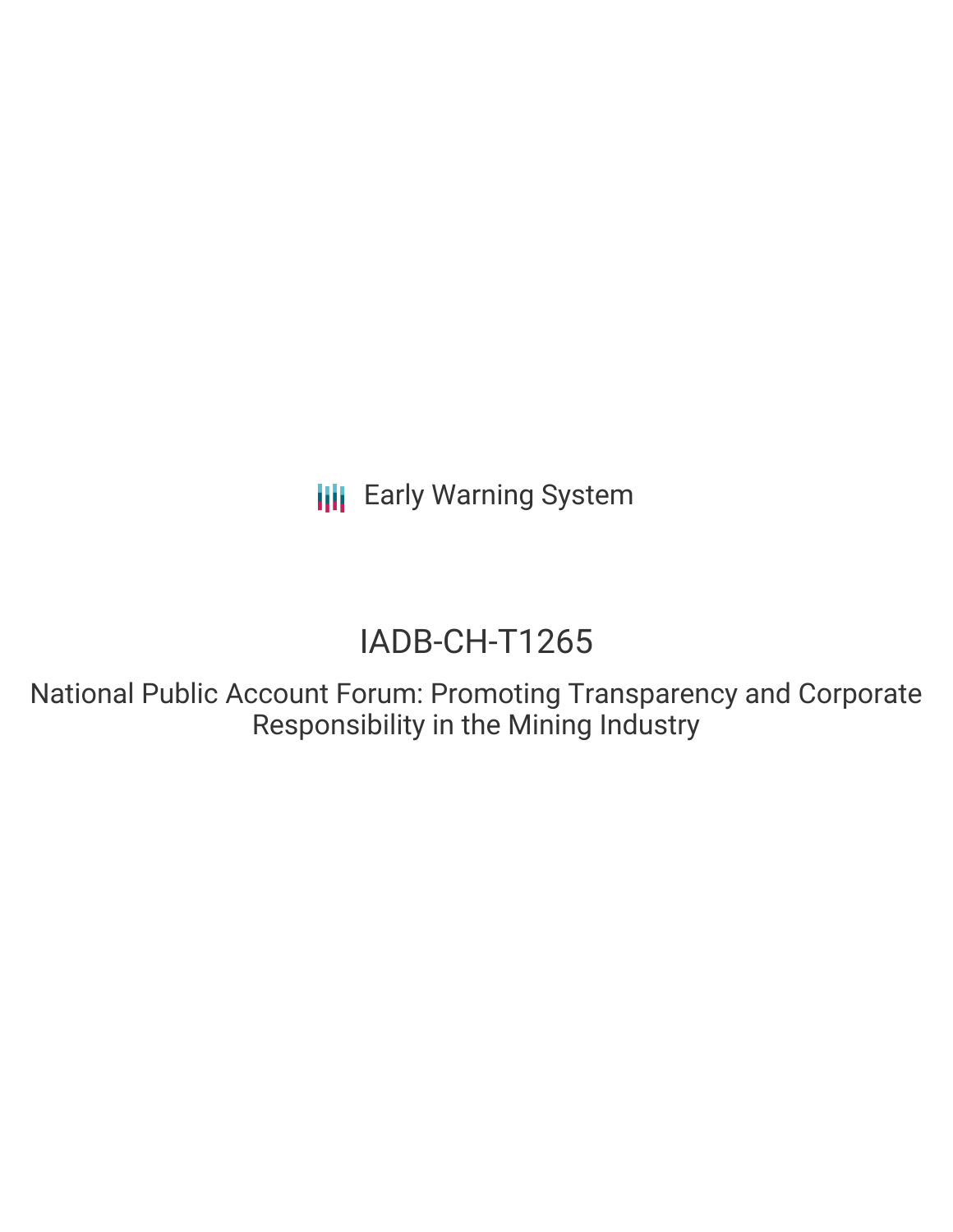

# Early Warning System

National Public Account Forum: Promoting Transparency and Corporate Responsibility in the Mining Industry

#### **Quick Facts**

| <b>Countries</b>               | Chile                                  |
|--------------------------------|----------------------------------------|
| <b>Financial Institutions</b>  | Inter-American Development Bank (IADB) |
| <b>Status</b>                  | Approved                               |
| <b>Bank Risk Rating</b>        | C                                      |
| <b>Borrower</b>                | Anglo American Chile                   |
| <b>Sectors</b>                 | Mining, Technical Cooperation          |
| <b>Investment Amount (USD)</b> | $$0.25$ million                        |
| <b>Grant Amount (USD)</b>      | $$0.25$ million                        |
|                                |                                        |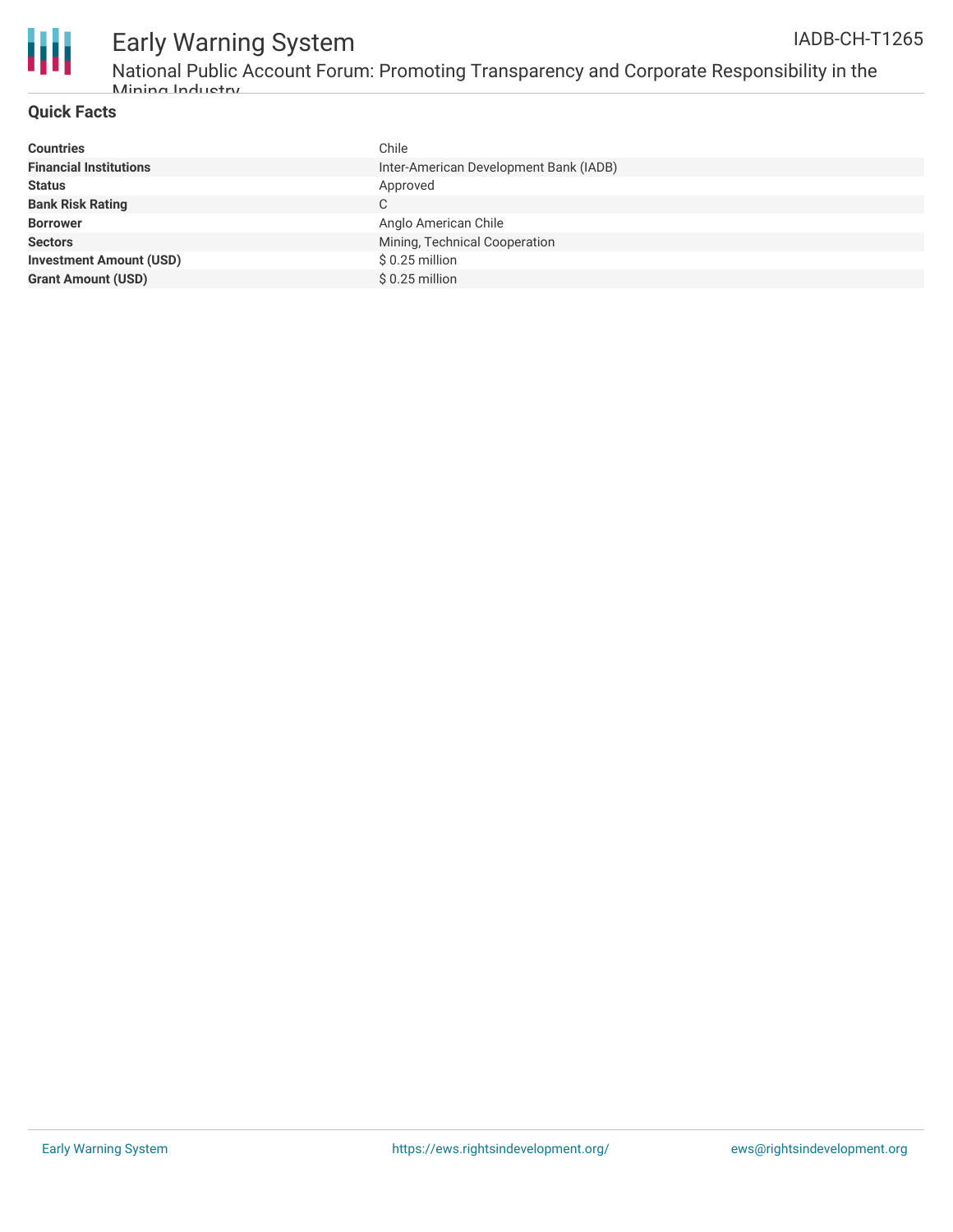

#### Early Warning System National Public Account Forum: Promoting Transparency and Corporate Responsibility in the Mining Industry IADB-CH-T1265

#### **Project Description**

The objective of this technical cooperation (TC) is to design and implement a National Public Account Forum (hereinafter, FNC or Forum) in the area of influence of Anglo American mining in Chile to improve the confidence and understanding of key stakeholders and society in general with respect to mining activity. The Forum will be designed to generate a recurrent instance of information, communication and relationship, specifically between communities, local authorities and the company. It will also be a space for the exchange of opinions on the central issues of interest to the different stakeholders, the work and commitments of the company, which will be documented in order to identify good practices and opportunities for improvement. In this way, it is expected to concretize the commitment to transparency and accountability, using independent reporting mechanisms based on the survey of inputs from key stakeholders.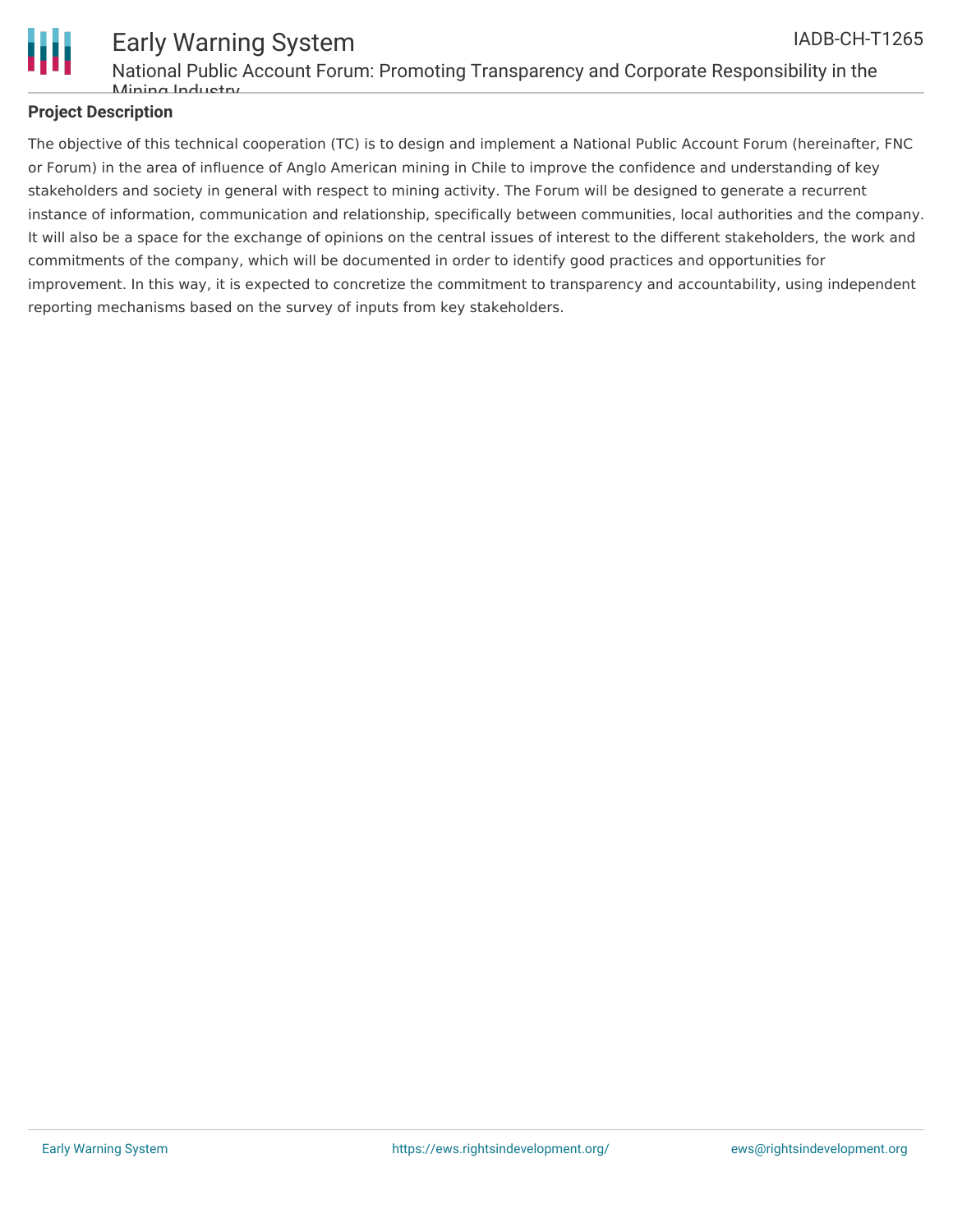

### Early Warning System

National Public Account Forum: Promoting Transparency and Corporate Responsibility in the Mining Industry

#### **Investment Description**

• Inter-American Development Bank (IADB)